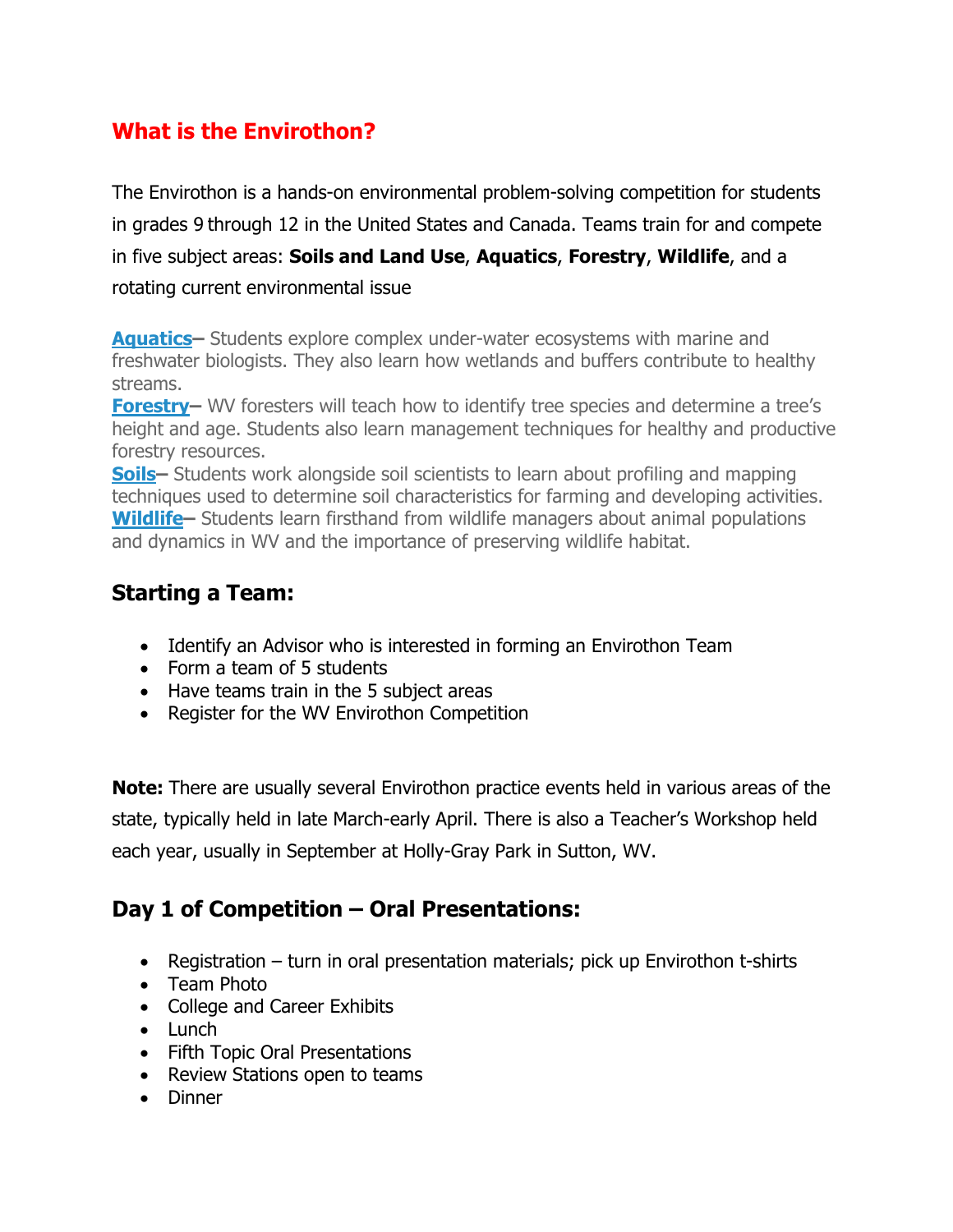• Entertainment

## **Day 2 of Competition – Testing Day:**

- Breakfast
- Aquatics
- Wildlife
- Soils
- Forestry
- Lunch
- Top Five teams give final  $5<sup>th</sup>$  topic presentations
- Award Presentation

Students compete in a two-day State event in April. The WV Envirothon is sponsored by WV Conservation Districts. There are 14 Conservation Districts in WV. If you contact your local Conservation District Office http://www.wyca.us/map.cfm they may provide financial support for your trip to the WV Envirothon.

The top 5 Place Envirothon winners will receive scholarships:

First Place Team: \$5,000 Second Place Team: \$3,750 Third Place Team: \$2,500 Fourth Place Team: \$1,750 Fifth Place Team: \$1,250

Students will also be awarded for top team score at each testing station. The Stations includes Aquatics, Soils, Wildlife, Forestry and the Current Environmental issue or 5th topic. The award will be \$250 for students and \$250 for the Advisor.

### **ROOKIE TEAM AWARD**

A rookie team awarded to the highest scoring first year competing team in the amount of \$600 for the team broken down to \$100 per member and \$100 to the coach.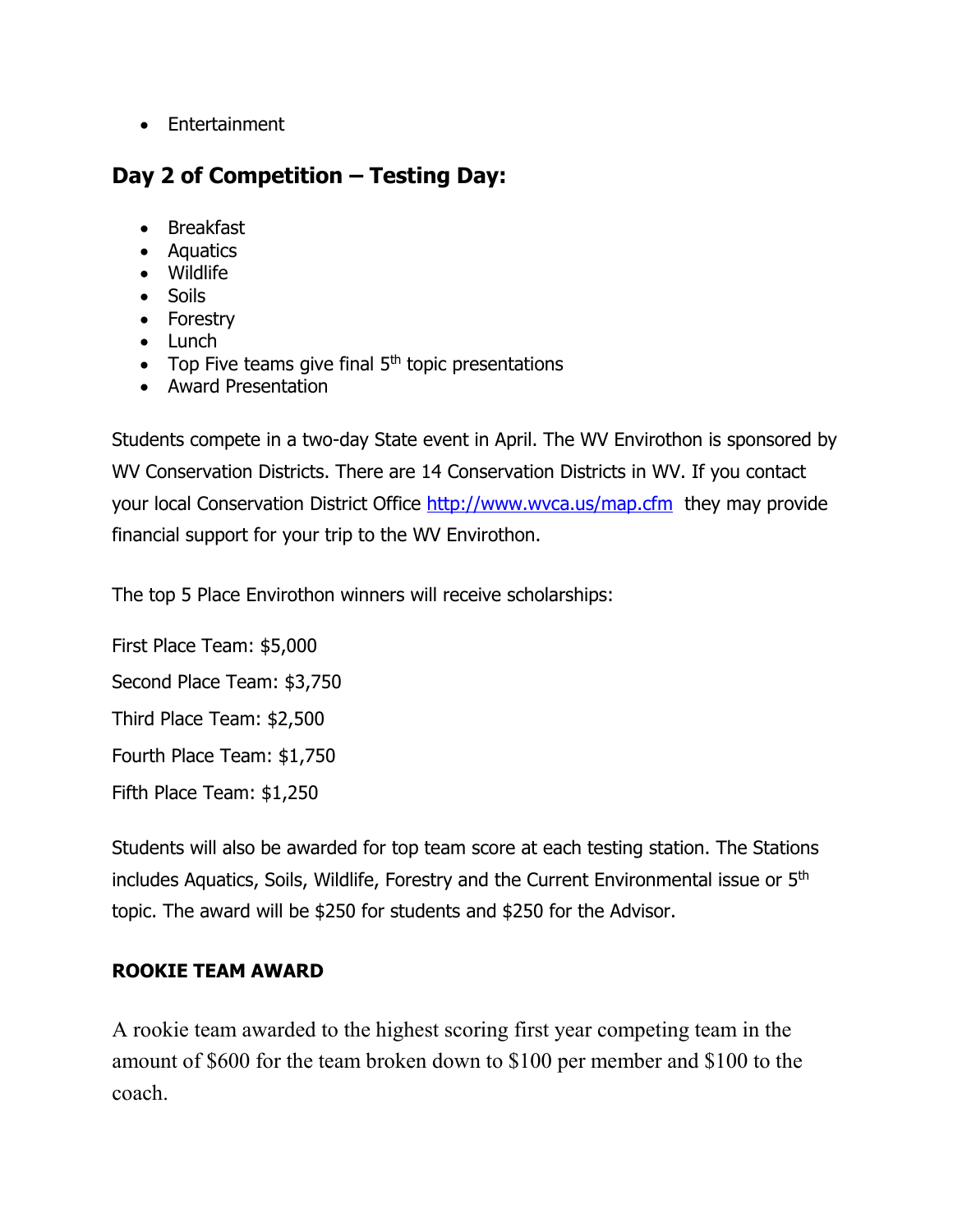#### **ATTENDANCE AWARD**

There will be also be a drawing for \$500 attendance award.

- The top five placing teams and the station award teams are NOT eligible for the attendance award
- All five members of each Team must be present at the final presentation to be eligible
- The drawing will be held prior to the announcement of the 1st place team

The top Scoring team will represent West Virginia at the NCF North American Envirothon. Each year the Envirothon is located at a different location in the US or Canada.

Expenses for the trip will be paid by the WV Envirothon committee.

### **Oral Presentation:**

You will prepare an oral presentation according to this Current Environmental Issue Listed on The West Virginia Envirothon Web Page.

At the Envirothon you will give a presentation in front of a panel of Judges according to the following rules:

#### Oral Presentation Rules

Topic oral presentation, teams will use PowerPoint slides. A maximum of 10 slides may be used. No videos, sound or hyperlinks will be allowed. Slides may use the animation features that are available with the PowerPoint software.

Teams will turn in their flash drive and notecards when they register. The flash drive will be given to the team at the time scheduled for their 15 minute practice session. To receive full credit, presentations must be between 5 minutes and 7 minutes. Points will be deducted according to the score sheet if they take less time. Teams will be stopped at 7 minutes. This will allow time for a three minute Question and Answer session with the judges.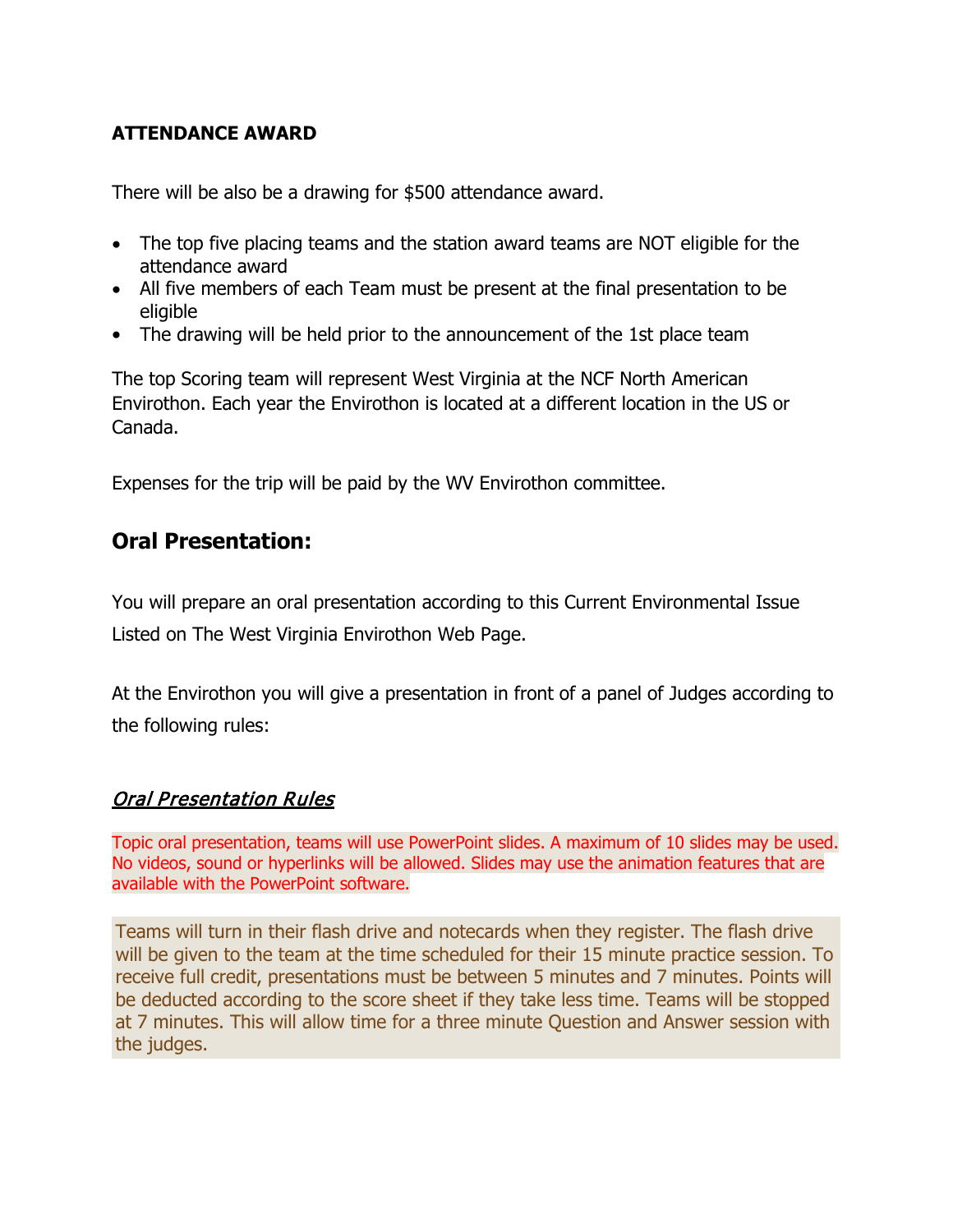#### **Presentation Rules and Regulations**

1). 10 slide maximum

2). No videos, sound, or hyperlinks allowed

3). 3 X 5 inch notecards can be used to read from; cannot be used as visual aid

4). Windows operating system will be used for all presentations utilizing Microsoft Office PowerPoint

5). Absolutely no props. Pointer will be provided.

- 6). No team, school, county, district, or personal names on presentation
- 7). No identifying clothing to be worn, Envirothon t-shirts required
- 8). Points will be deducted for any infractions of these rules

#### **Score Sheet**

[Preliminary Oral\\_Presentation\\_Score\\_Sheet](http://www.wvca.us/envirothon/pdf/PreliminaryOral_Presentation_Score_Sheet.pdf) Final Oral Presentation Score Sheet

It is to your advantage to review these Score Sheets.

These Videos may be helpful:

[https://youtu.be/dk2G1\\_N5kdk](https://youtu.be/dk2G1_N5kdk)

[https://youtu.be/pAO\\_uKxRguA](https://youtu.be/pAO_uKxRguA)

<https://youtu.be/AyfmoSB5ztI>

### **PLEASE READ OUR POLICY AND PROCEDURES**

**[http://www.wvca.us/envirothon/pdf/WV\\_Envirothon\\_Policy\\_and\\_Procedures2018.pdf](http://www.wvca.us/envirothon/pdf/WV_Envirothon_Policy_and_Procedures2018.pdf)**

### **QUESTIONS??**

Contact Envirothon Chairman, Wayne McKeever by email at [Wayne.mckeever@gmail.com](mailto:Wayne.mckeever@gmail.com)

### **We hope to see you at the next Envirothon Competition!**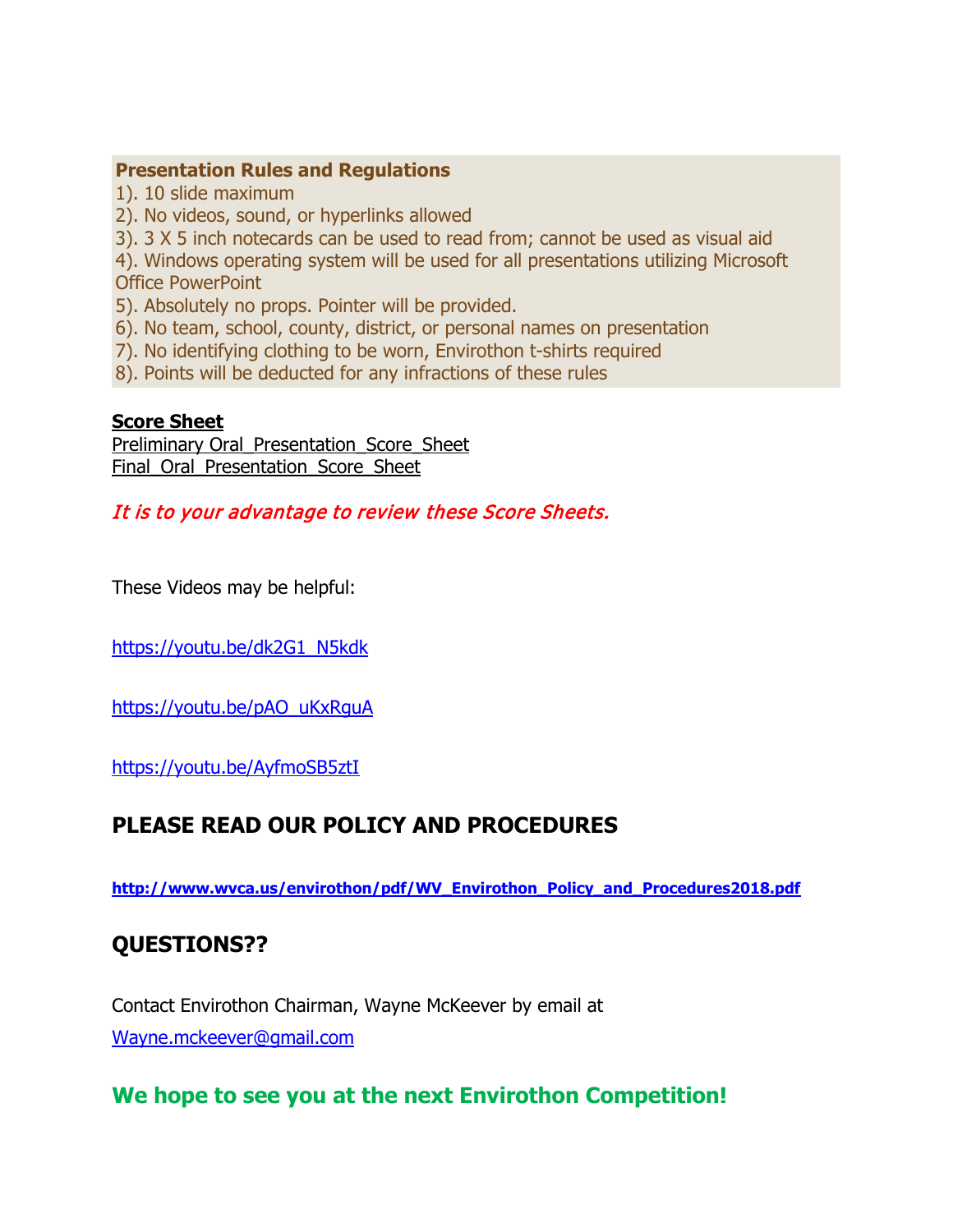### **Helpful Resources ,Please Review, they will help you.**

<http://www.wvca.us/envirothon/f2.cfm> <http://www.wvca.us/envirothon/soil.cfm> <http://www.wvca.us/envirothon/w2.cfm> <https://youtu.be/xaQWjXAJYdw> <https://www.youtube.com/watch?v=yIYJTlqpGMc&feature=youtu.be>

[https://youtu.be/dk2G1\\_N5kdk](https://youtu.be/dk2G1_N5kdk) <https://youtu.be/janMim8Hr0k> <https://youtu.be/-hVqs-YZ28Q>

<https://youtu.be/KHFvaj2a0qI> <https://youtu.be/-HJbAhKvtlw> <https://youtu.be/2MmRAH8etmU> <http://www.envirothonpa.org/station-training/>

<https://www.envirothon.org/the-competition/current-competition>(Review learning objectives) <https://www.envirothon.org/the-competition/test-writing> <http://mdenvirothon.org/training/>

<https://vaswcd.org/additional-study-resources>

### See Below

2020 Envirothon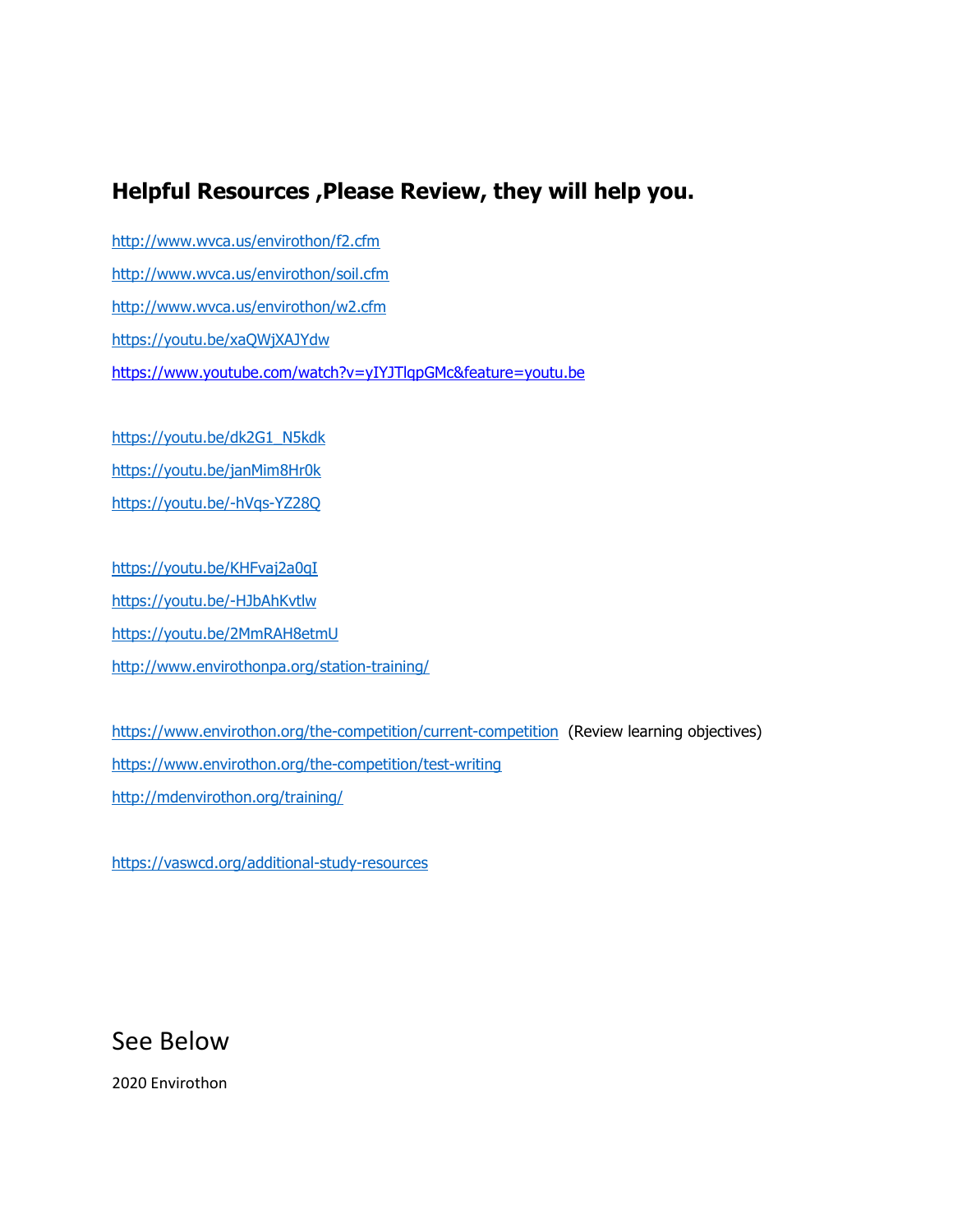### **Water Resource Management: Local Control and Local Solutions**

# Key Topics:

1. Understanding how groundwater and surface water systems function.

2. Understanding the importance of water quality and quantity as a foundation in a healthy ecosystem

3. Understanding a variety of water quality indicators in different landscapes.

4. Understanding a variety of water quantity indicators in different landscapes

5. Understanding how sustainable and best management practices enhance and protect water quality and quantity for humans and wildlife.

6. Understanding the differences of local, regional, and national systems that manage natural resources and the importance of each in water resources.

7. Understanding the social, economic, political impacts of natural resources management and decision making.

8 Understand the ability of Conservation Districts to implement local policy and local management to protect water users;

9. Understand administrative structures and processes for managing water uses and supplies;

10..Understand ground and surface water hydrology and connectivity

11.Understand the economic, social and environmental impacts of projects and policy decisions.

See Below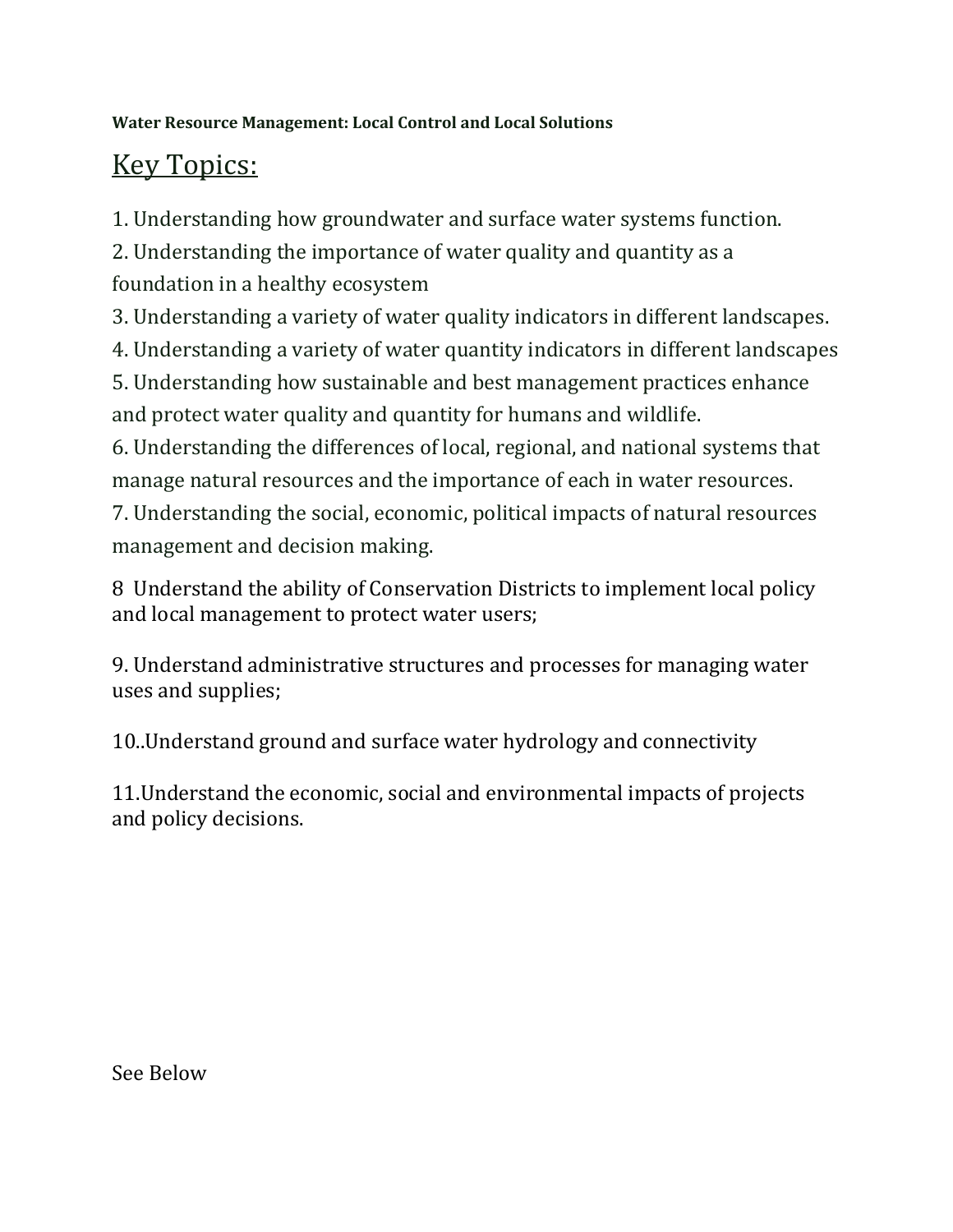[https://www.greenfacts.org/en/water-resources/l-3/6-sustainable](https://www.greenfacts.org/en/water-resources/l-3/6-sustainable-management.htm)[management.htm](https://www.greenfacts.org/en/water-resources/l-3/6-sustainable-management.htm)

<https://agupubs.onlinelibrary.wiley.com/doi/full/10.1002/2014WR016869>

[https://www.thesolutionsjournal.com/article/improving-the-sustainability-of](https://www.thesolutionsjournal.com/article/improving-the-sustainability-of-water-treatment-systems-opportunities-for-innovation/)[water-treatment-systems-opportunities-for-innovation/](https://www.thesolutionsjournal.com/article/improving-the-sustainability-of-water-treatment-systems-opportunities-for-innovation/)

[https://www.who.int/water\\_sanitation\\_health/resourcesquality/watpolcontrol.p](https://www.who.int/water_sanitation_health/resourcesquality/watpolcontrol.pdf) [df](https://www.who.int/water_sanitation_health/resourcesquality/watpolcontrol.pdf)

[http://www.accountability-central.com/hot-topics/water-quality-and-quantity](http://www.accountability-central.com/hot-topics/water-quality-and-quantity-issues-news-and-updates/)[issues-news-and-updates/](http://www.accountability-central.com/hot-topics/water-quality-and-quantity-issues-news-and-updates/)

<https://www.in.gov/idem/nps/2487.htm>

[https://learn.eartheasy.com/guides/45-ways-to-conserve-water-in-the-home](https://learn.eartheasy.com/guides/45-ways-to-conserve-water-in-the-home-and-yard/)[and-yard/](https://learn.eartheasy.com/guides/45-ways-to-conserve-water-in-the-home-and-yard/)

https://www.cleanwateraction.org/files/publications/ca/10 Ways to Protect O [ur\\_Water.pdf](https://www.cleanwateraction.org/files/publications/ca/10_Ways_to_Protect_Our_Water.pdf)

<https://www.epa.gov/environmental-topics/water-topics>

<https://www.fedcenter.gov/programs/water/>

<https://www.whalefacts.org/water-pollution-facts-causes-effects-solutions/>

[https://www.eartheclipse.com/environment/causes-effects-and-solutions-to](https://www.eartheclipse.com/environment/causes-effects-and-solutions-to-water-scarcity.html)[water-scarcity.html](https://www.eartheclipse.com/environment/causes-effects-and-solutions-to-water-scarcity.html)

<https://extension.psu.edu/common-drinking-water-problems-and-solutions>

[https://wakeup-world.com/2015/08/27/agricultural-water-problems-and](https://wakeup-world.com/2015/08/27/agricultural-water-problems-and-solutions-what-you-need-to-know/)[solutions-what-you-need-to-know/](https://wakeup-world.com/2015/08/27/agricultural-water-problems-and-solutions-what-you-need-to-know/)

<https://dep.wv.gov/WWE/Programs/wqs/Pages/default.aspx>

<https://efotg.sc.egov.usda.gov/references/public/WV/wvaglaws.pdf>

<http://www.wvca.us/>

<https://www.nrcs.usda.gov/wps/portal/nrcs/site/wv/home/>